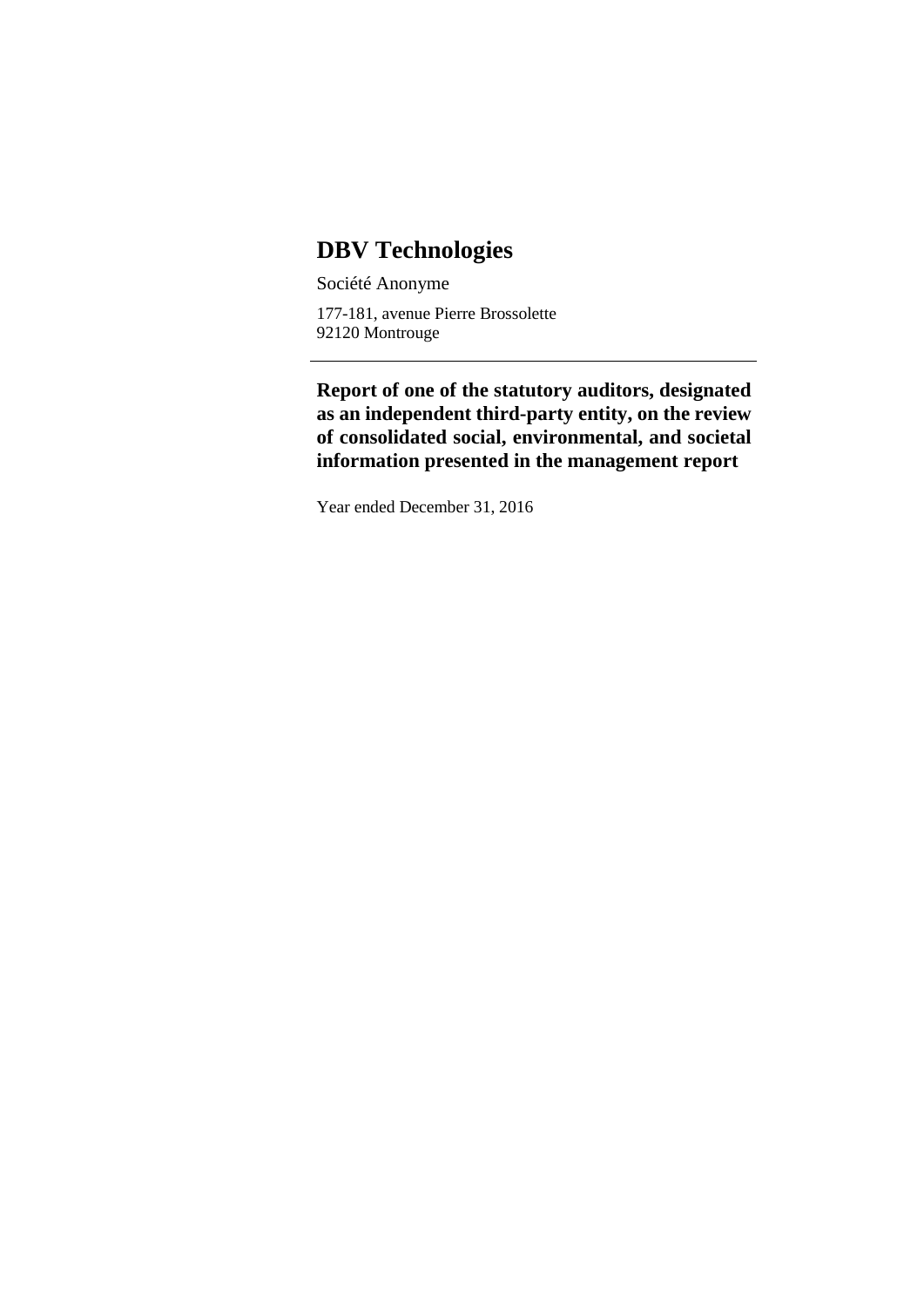# **DBV Technologies**

Société Anonyme 177-181, avenue Pierre Brossolette

92120 Montrouge

# **Report of one of the statutory auditors, designated as an independent thirdparty entity, on the review of consolidated social, environmental, and societal information presented in the management report**

Year ended December 31, 2016

*This is a free translation into English of the statutory auditor's report on the financial statements issued in French and is provided solely for the convenience of English speaking users. The statutory auditor's report on the financial statements includes information specifically required by French law in such reports, whether modified or not. This information is presented below the opinion on the financial statements and includes an explanatory paragraph discussing the auditors' assessments of certain significant accounting and auditing matters. These assessments were considered for the purpose of issuing an audit opinion on the financial statements taken as a whole and not to provide separate assurance on individual account captions or on information taken outside of the financial statements. This report should be read in conjunction with, and construed in accordance with, French law and professional auditing standards applicable in France.*

To the Shareholders,

In our capacity as statutory auditor of DBV Technologies, and designated as an independent third-party entity, accredited by the French National Accreditation Body (COFRAC) under number 3-1048<sup>1</sup> , we hereby present you with our report on the consolidated social, environmental and societal information for the year ended December 31, 2016 (hereinafter the "CSR Information") presented in the management report, pursuant to Article L.225-102- 1 of the French Commercial Code (*Code du commerce*).

#### **Responsibility of the company**

The Board of Directors is responsible for preparing a management report including the CSR Information provided by Article R. 225-105-1 of the French Commercial Code, in accordance with the procedures used by the company (hereinafter the "Reporting Criteria"), of which certain elements are available in the management report.

#### **Independence and quality control**

Our independence is defined by regulatory texts, the profession's Code of Ethics, and by the provisions set forth in Article L. 822-11 of the French Commercial Code. Furthermore, we have set up a quality control system that includes the documented policies and procedures designed to ensure compliance with rules of ethics, professional standards and the applicable legal texts and regulations.

.

<sup>&</sup>lt;sup>1</sup> the scope of which is available at www.cofrac.fr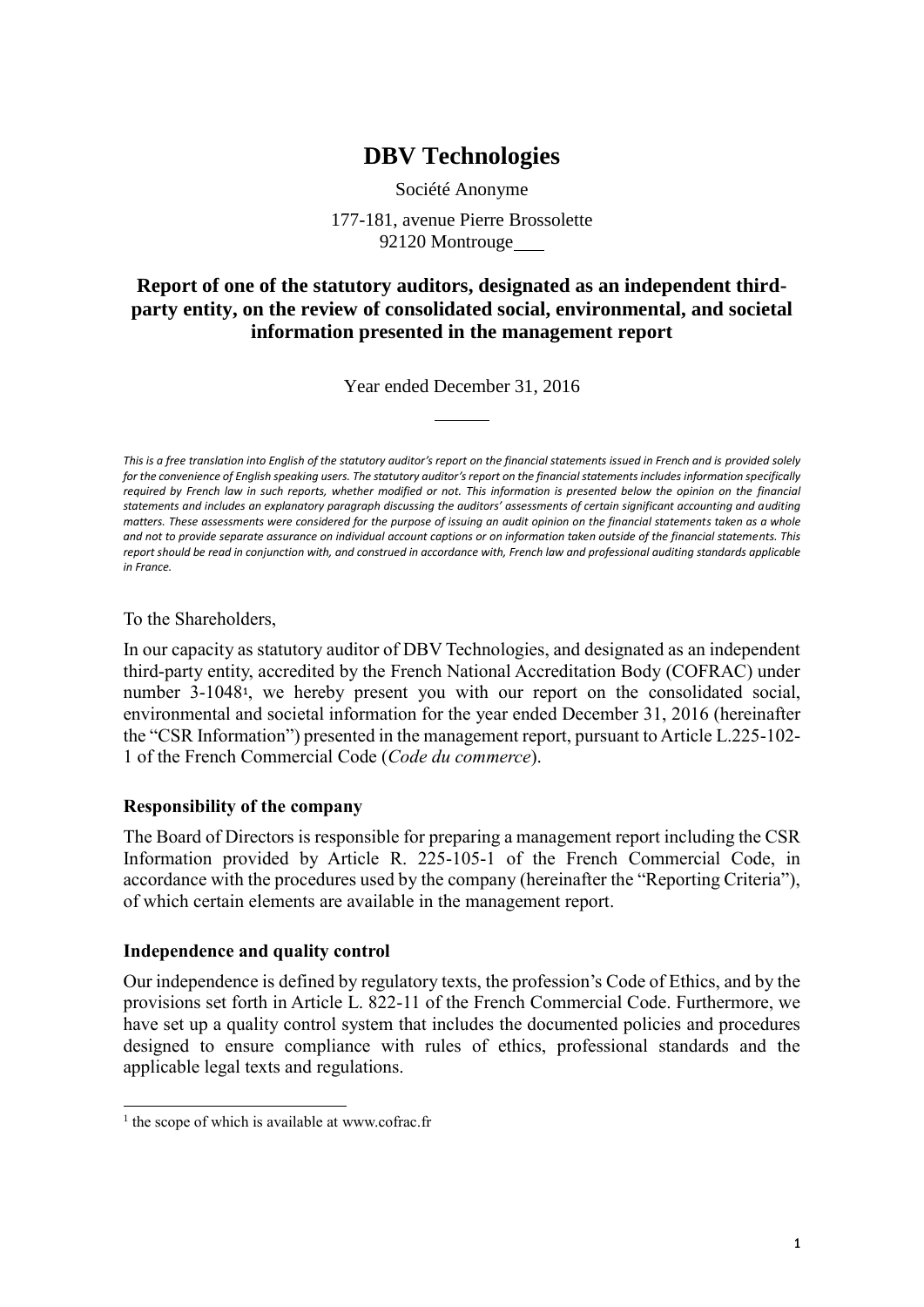#### **Responsibility of the statutory auditor**

Based on our work, our responsibility is to:

- attest that the required CSR Information is presented in the management report or, in the event of omission, is explained pursuant to the third paragraph of Article R. 225- 105 of the French Commercial Code (Attestation of completeness of the CSR information);
- express limited assurance on the fact that, taken as a whole, the CSR Information is presented fairly, in all material aspects, in accordance with the Reporting Criteria (Reasoned opinion on the fairness of the CSR Information).

Our work was carried out by a three-man team between February and March 2017 over a period of around two weeks. To assist us in conducting our work, we referred to our corporate social responsibility experts.

We conducted the following procedures in accordance with professional standards applicable in France and the Order of May 13, 2013 determining the methodology according to which the independent third-party entity conducts its assignment and, with regard to the reasoned opinion on the fairness of the CSR Information, ISAE (International Standard on Assurance Engagements) 3000<sup>2</sup> .

### **1. Attestation of completeness of the CSR Information**

#### *Nature and scope of procedures*

Based on interviews with relevant department managers, we familiarized ourselves with the company's sustainable development strategy, with regard to the social and environmental impacts of the company's business and its societal commitments and, where appropriate, any resulting actions or programs.

We compared the CSR Information presented in the management report with the list set forth in Article R. 225-105-1 of the French Commercial Code.

In the event of absence of certain information, we verified that explanations were provided in accordance with the third paragraph of Article R. 225-105 of the French Commercial Code.

We verified that the CSR Information covered the consolidated scope, i.e. the company and its subsidiaries within the meaning of Article L.233-1 of the French Commercial Code and the companies it controls within the meaning of Article L.233-3 of the French Commercial Code with the limits specified in the methodological memo presented in section 3.2.4 of the management report.

#### *Conclusion*

.

Based on our work and considering the aforementioned limits, we attest to the completeness of the required CSR Information in the management report.

**<sup>2</sup> ISAE 3000 –** *Assurance engagements other than audits or reviews of historical financial information*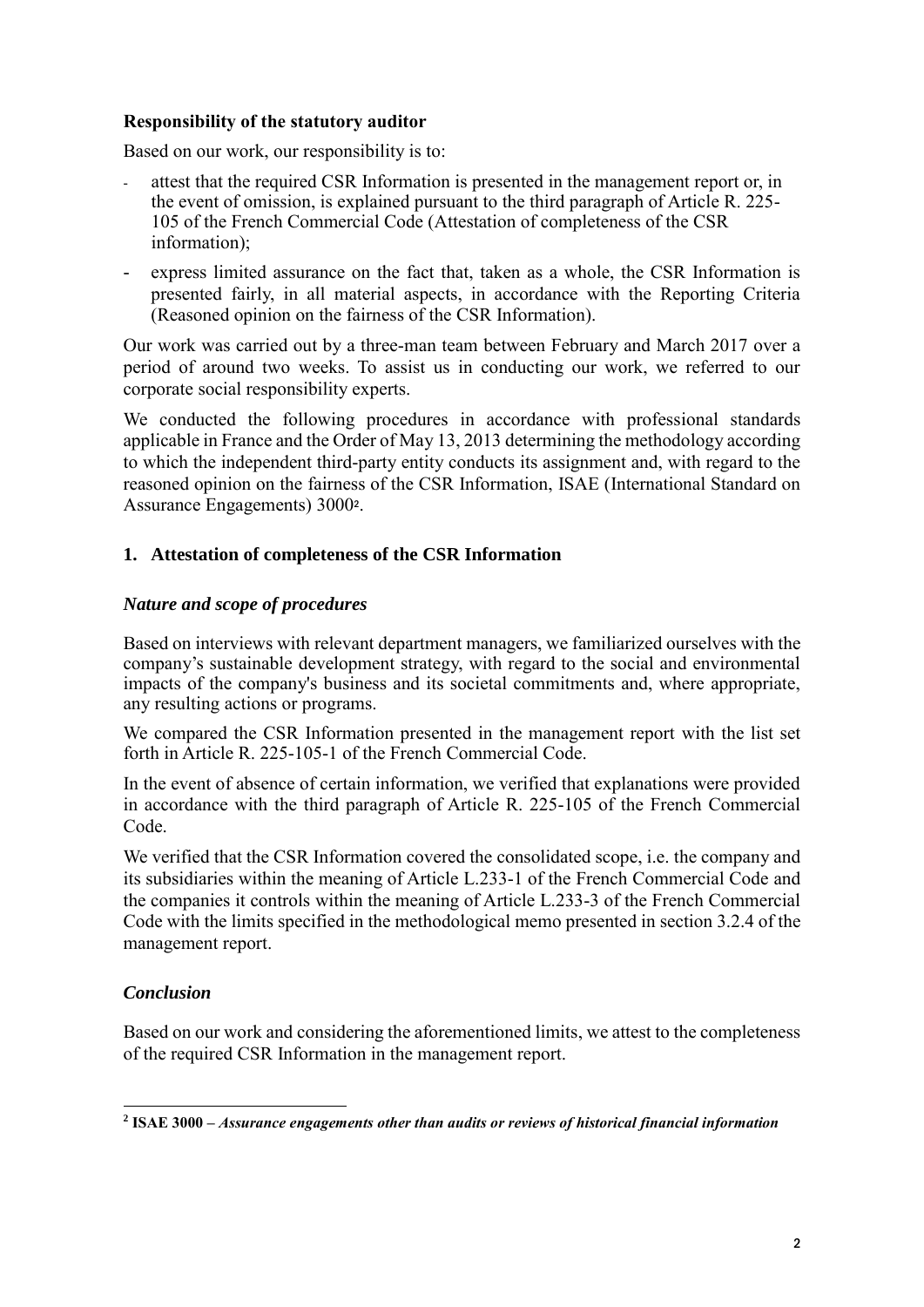#### **2. Reasoned opinion on the fairness of the CSR Information**

#### *Nature and scope of procedures*

.

We held three interviews with the persons responsible for preparing the CSR Information with the departments in charge of the information collection process and, when appropriate, those responsible for internal control and risk management procedures, in order to:

- assess the appropriateness of the Reporting Criteria with respect to its relevance, completeness, reliability, neutrality and clarity, by taking into consideration, when relevant, the sector's best practices;
- verify the set-up of a process to collect, compile, process, and check the CSR Information with regard to its completeness and consistency and familiarize ourselves with the internal control and risk management procedures relating to the compilation of the CSR Information.

We determined the nature and scope of our tests and controls according to the nature and significance of the CSR Information with regard to the company's characteristics, the social and environmental challenges of its activities, its sustainable development strategies and the sector's best practices.

Concerning the CSR information that we considered to be most significant<sup>3</sup>:

- for the consolidating entity, we consulted the documentary sources and held interviews to corroborate the qualitative information (organization, policies, actions), we implemented analytical procedures on the quantitative information and verified, using sampling techniques, the calculations as well as the data consolidation and verified their consistency with the other information presented in the management report;
- for the Group's activities in France, we held interviews to verify the correct application of the procedures and implemented substantive tests on a sampling basis, consisting in verifying the calculations performed and reconciling the data with supporting evidence. The selected sample represented 89% of the workforce and 100% of the environmental quantitative information.

Regarding the other CSR information, we assessed its consistency in relation to our knowledge of the company.

Finally, we assessed the relevance of the explanations relating to, where necessary, the total or partial absence of certain information.

**<sup>3</sup>** Social quantitative information: Total workforce (breakdown by fixed-term and open-ended contract, by gender), Total departures, Hires, Fixed-term to open-ended contract conversions, Number of training hours, Absenteeism rate, Frequency rate, Severity rate, Number of days leave following a work-related accident

Environmental quantitative information: Quantity of hazardous waste produced, Paper consumption, Electricity consumption, Greenhouse gas emissions

Qualitative information: Gender equality policy, Work and work safety conditions, General environmental policy, Selection of suppliers (including selection of suppliers for use of animals)